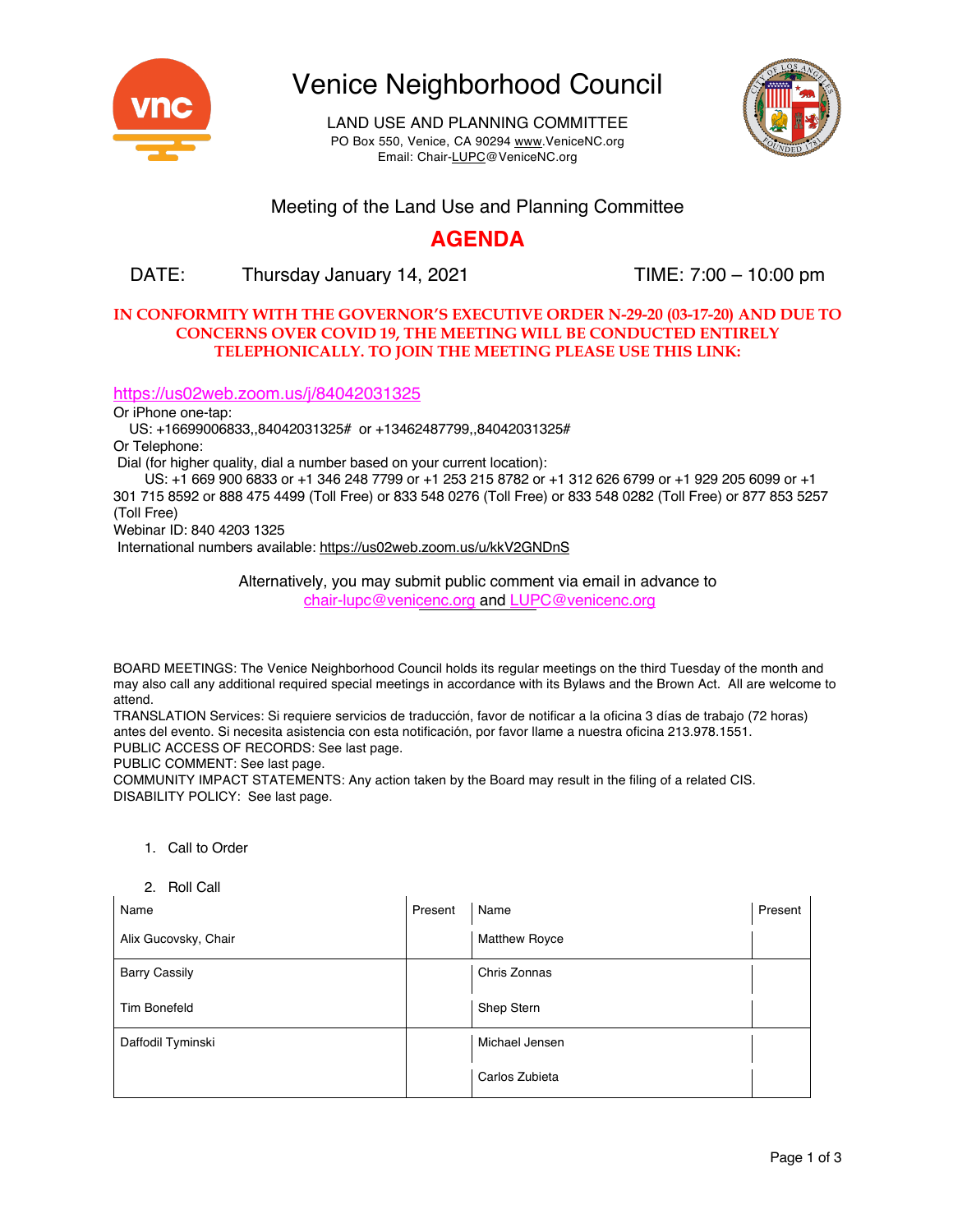# Venice Neighborhood Council

#### LAND USE AND PLANNING COMMITTEE

PO Box 550, Venice, CA 90294 www.VeniceNC.org Email: Chair-LUPC@VeniceNC.org

- 3. Approval of Minutes Draft minutes for December 8, 2020 at: http://venicenc.org/land-use-committee.php
- 4. Approval of Agenda
- 5. LUPC members to declare any conflicts of interest or ex parte communications relating to items on this meeting's agenda
- 6. Chair's Report
- 7. General Public Comment on non-agendized items related to Land Use and Planning 15 minutes

#### 8. CASES FOR REVIEW

See project files for more detailed info at http://venicenc.org/land-use-committee.php

| A. | Case:             | VTT-82077-SL-HCA and ENV-2020-4774-CE                |
|----|-------------------|------------------------------------------------------|
|    | City Hearing:     | January 6, 2021                                      |
|    | Address:          | 1801–1821 Penmar Ave and 1169 Palms Blvd             |
|    | LUPC Staff:       | Shep Stern                                           |
|    | Applicant:        | 1169 Palms LLC, SHS Management                       |
|    | Representative:   | Nick Leathers and Tony Russo, Crest Real Estate      |
|    | City Staff:       | Alexander Truong                                     |
|    | Case Description: | Vesting Tentative Tract Map for subdivision of exist |

ting Bungalow Court on one lot with 7 dwelling units and detached garage into an 8-lot small-lot subdivision with 7 residential bungalow court lots and one bungalow court lot for parking with a total of 7 parking spaces, on an approximately 11,107 square foot site in the [Q]RD1.5-1XL] zone; with a waiver of a 3-foot dedication along Palms Blvd and a 3-foot dedication along Penmar Ave.

Public comment and possible motion

| В. | Case:             | DIR 2020-4146-CDP-MEL-PSH-SIPand ENV-2020-4148-CE                     |
|----|-------------------|-----------------------------------------------------------------------|
|    | City Hearing:     | January 4, 2021                                                       |
|    | Address:          | 2213, 2215, 2217, 2217 1/4, 2217 1/2, and 2219 Marian Place; and 845- |
|    |                   | 847 Venice Blvd                                                       |
|    | LUPC Staff:       | Shep Stern, Barry Cassily, Chris Zonnas                               |
|    | Applicant:        | Becky Dennison, Venice Community Housing Corporation                  |
|    | Representative:   | Allison Riley, Venice Community Housing Corporation                   |
|    | City Staff:       | Ira Brown                                                             |
|    | Case Description: | Demolition of two detached garages, improvements and the conversion   |

scription: Demolition of two detached garages, improvements and the conversion of 7 existing single-family dwellings to 8 permanent supportive housing units, 1 manager's unit and 2,491 square feet of supportive services. The improvements consist of: the rehabilitation of 5 residential structures (2213-2219 Marian Place), a 1,970 square-foot addition to an existing 1-story, 790 square-foot single-family dwelling (845 Venice Blvd) resulting in a 2,760 square-foot, 2-story, 2-unit structure with 1,380 square feet of supportive services; the rehabilitation of an existing 1,825 square-foot single-family dwelling (847 Venice Blvd) resulting in a 714 square-foot dwelling unit and 1,111 square feet of supportive services; and the construction of a new, 770 square-foot detached Accessory Dwelling Unit (2213 Marian Place), with 2 parking spaces are onsite, in the R3-1 zone.